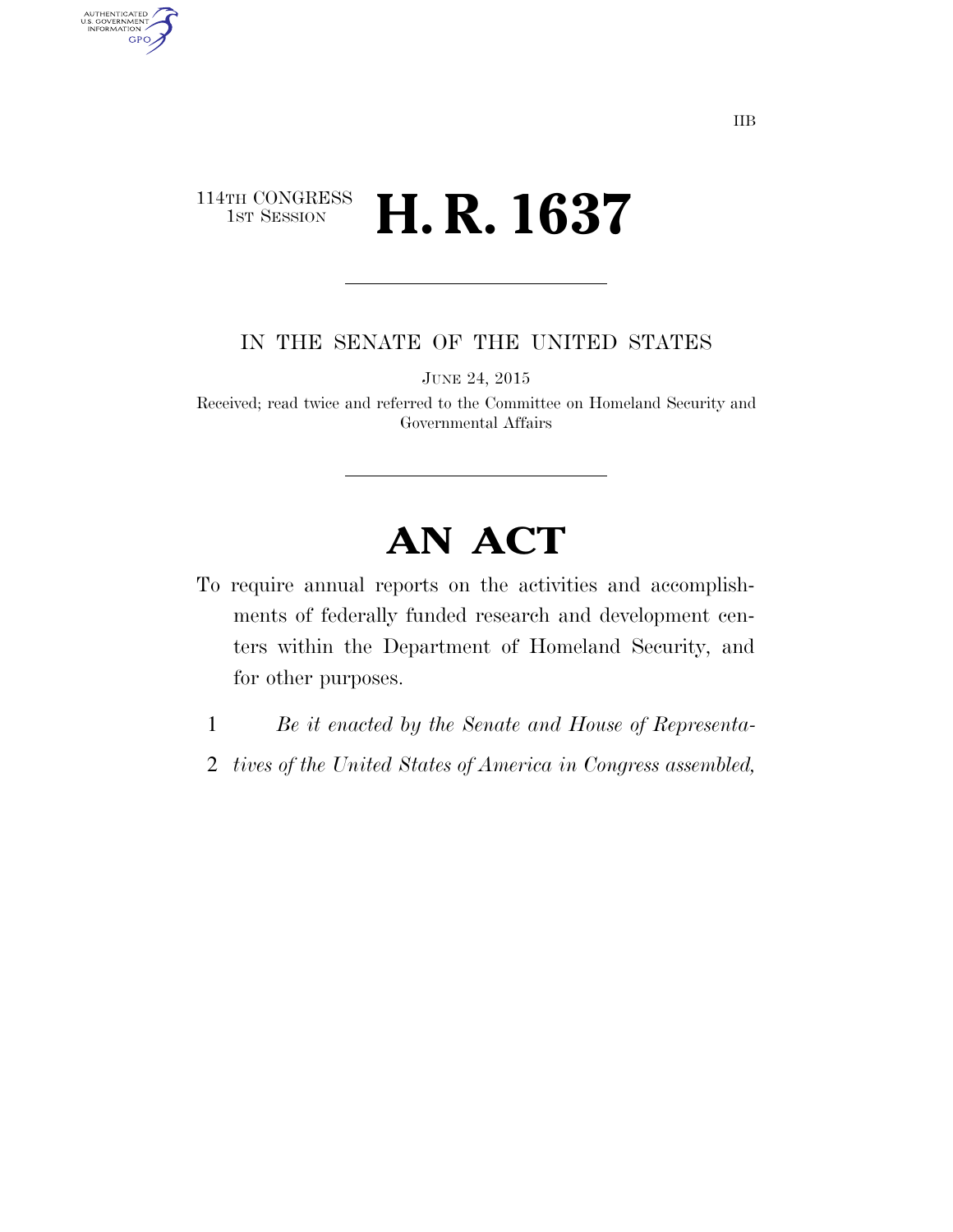## **SECTION 1. SHORT TITLE.**

 This Act may be cited as the ''Federally Funded Re-search and Development Sunshine Act of 2015''.

## **SEC. 2. ANNUAL REPORTS ON PROJECTS OF FEDERALLY FUNDED RESEARCH AND DEVELOPMENT CENTERS WITHIN THE DEPARTMENT OF HOMELAND SECURITY.**

 (a) IN GENERAL.—The Secretary of Homeland Secu- rity shall annually submit to the Committee on Homeland Security, the Committee on Science, Space, and Tech- nology, and the Committee on Appropriations of the House of Representatives and the Committee on Home- land Security and Governmental Affairs, the Committee on Commerce, Science, and Transportation, and the Com- mittee on Appropriations of the Senate a list of ongoing and completed projects that federally funded research and development centers within the Department of Homeland Security have been tasked to complete.

 (b) PROHIBITION ON NEW AUTHORIZATION OF FUNDING.—This section shall be carried out using amounts otherwise appropriated or made available to the